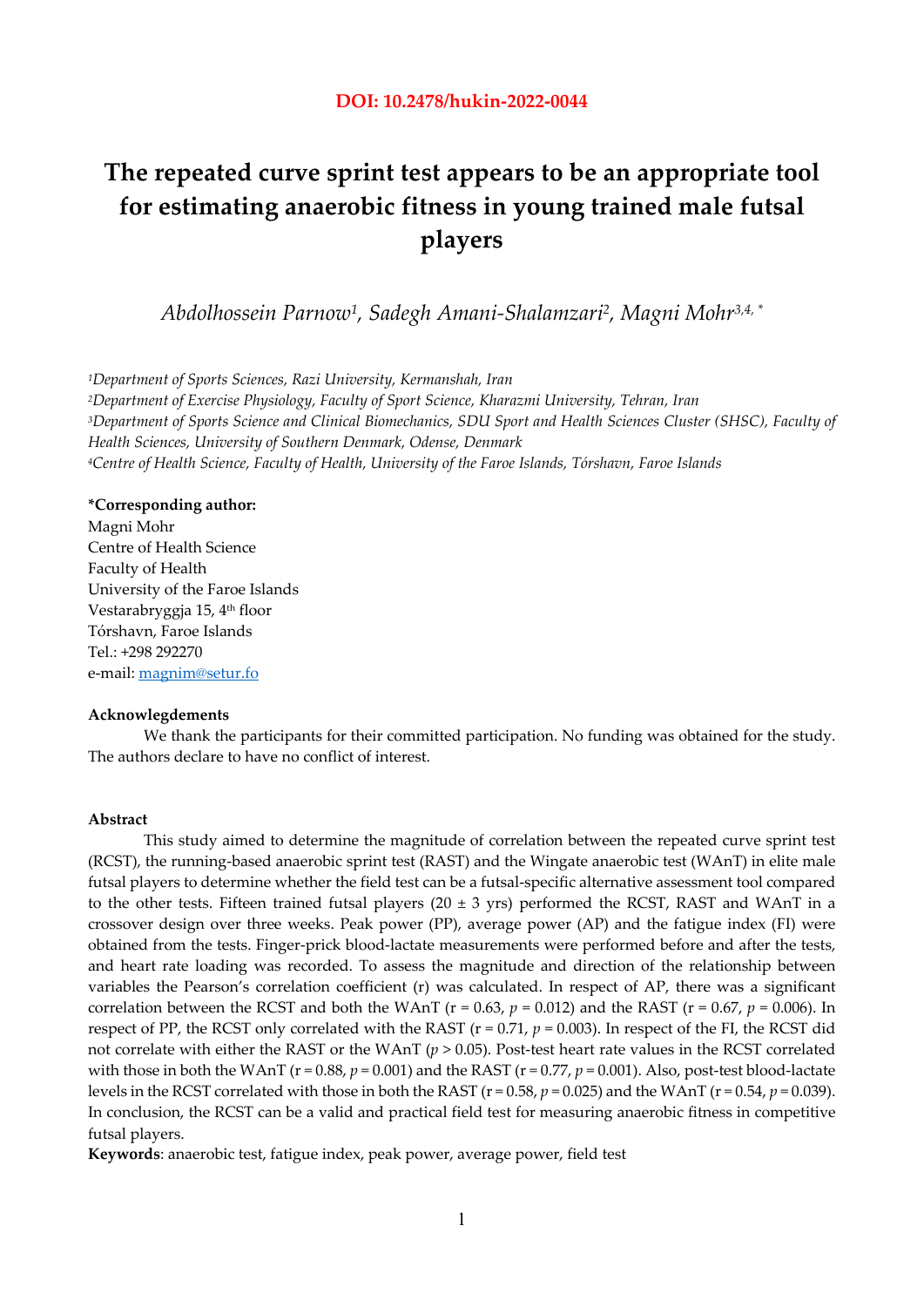## **Introduction**

Coaches are always looking to evaluate athletes' fitness to determine goals, training plans, select talents, and identify their strengths and weaknesses. Laboratory and field testing can be used to evaluate fitness components and performance in athlete populations (Mendel and Cheatham, 2008). Laboratory tests are highly valid, but not always available in sporting settings because of the need for expensive equipment and expertise. In contrast, field tests, which do not require expensive tools and are more easy to apply, have attracted the attention of coaches (Mendel and Cheatham, 2008). Thus, validated field tests incorporating a sport-specific movement pattern are valuable. However, it is difficult to evaluate physical fitness in skill based sports such as futsal because both skill and fitness affect each other. Therefore, the design of futsal-specific tests is of particular importance.

In other words, futsal is a high-intensity, intermittent team sport in which players perform repeated sprints and agile movements (Barbero-Alvarez et al., 2008). It has been reported that futsal players change activities every 2–3 s, and perform high-intensity bouts every 43 s and maximum-intensity efforts every 56 s. Moreover, the work-to-rest ratio is 1:1, with approximately half the work performed at high intensities (Naser et al., 2017). Research has shown that players spend more than 83% of actual playing time at intensities higher than 85% of the maximum heart rate (HRmax) (Barbero-Alvarez et al., 2008). Furthermore, mean blood-lactate concentrations may reach levels above 5 (range: 3.5–11) mmol·l-1 (Castagna et al., 2009). This pattern of activities and futsal-specific demands indicates the essential involvement of the anaerobic metabolism in the energy supply (Alvarez et al., 2009; Castagna et al., 2009). It, therefore, is essential to measure the anaerobic fitness components in competitive futsal players.

There are numerous laboratory and field methods for evaluating anaerobic fitness. The 30-s Wingate anaerobic test (WAnT) is the most valid and the gold standard for assessing anaerobic power (Bar-Or, 1987; Krishnan et al., 2017). The test provides useful information on average power (AP), peak power (PP), and the fatigue index (FI). However, disadvantages of the WAnT include the need for expensive equipment such as an ergocycle (Monark), software, and a laptop, and performing the test is also time-consuming. Moreover, as the test is performed on a bike, this may reduce transferability to intermittent team sports such as futsal. Indeed, the WAnT may not be the best tool for measuring performance in a sport requiring repeated sprints (Keir et al., 2013). Consequently, simple and low-cost field tests that are highly reliable, sport-specific, and practicable can be an alternative to Wingate testing.

The running-based anaerobic sprint test (RAST) is a simple, low-cost, and practicable test comprising six 35-m sprints with 10 s of rest in between. High validity for evaluating anaerobic metabolism has been reported for the RAST (Andrade et al., 2015; Bongers et al., 2015; Zagatto et al., 2009). Bongers et al. (2015) reported high correlation coefficients between RAST and WAnT performance (r = 0.9 for AP). In contrast, Queiroga et al. (2013) reported that the settlement of analysis between the WAnT and the RAST was low. The authors concluded that the RAST was not an appropriate tool for evaluating performance of anaerobic power by the WAnT in cycling athletes (Queiroga et al., 2013). Specificity, activity patterns, and muscle involvement should therefore be considered when selecting a test for a specific sport. Besides, one of the disadvantages of the RAST is that it is based directly on sprint-running, in contrast to the repeated break-sprints with a change of direction that occurs in futsal (Castagna et al., 2009; Naser et al., 2017).

In this regard, the repeated curve sprint test (RCST), which requires players to complete seven 30-m curve sprints, with a change of direction in the middle, separated by 25 s of recovery (Bangsbo and Mohr, 2012), has greater similarity to the activity pattern in futsal. In futsal, most of the actions performed are curvilinear and break running (Barbero-Alvarez et al., 2008; Naser et al., 2017). To the best of our knowledge, no research has been conducted to evaluate the validity of the RCST and associations between the RCST and the WAnT. However, it has been shown that the RCST is highly reliable and that curvilinear and linear sprints are independent actions (Filter et al., 2019). Because of the cost-effectiveness and easy application of the RCST and the RAST, they can be used to assess the capacity of the legs to generate anaerobic power in futsal players.

However, no studies to date have investigated the correlation between the RCST and other field (RAST) and laboratory (WAnT) tests used in competitive futsal. Thus, the present study aimed to investigate whether there was a correlation between the RCST and the WAnT, and between the RCST and the RAST, in trained futsal players to test the hypothesis that the RCST is a valid and relevant anaerobic test in futsal.

# **Methods**  *Participants*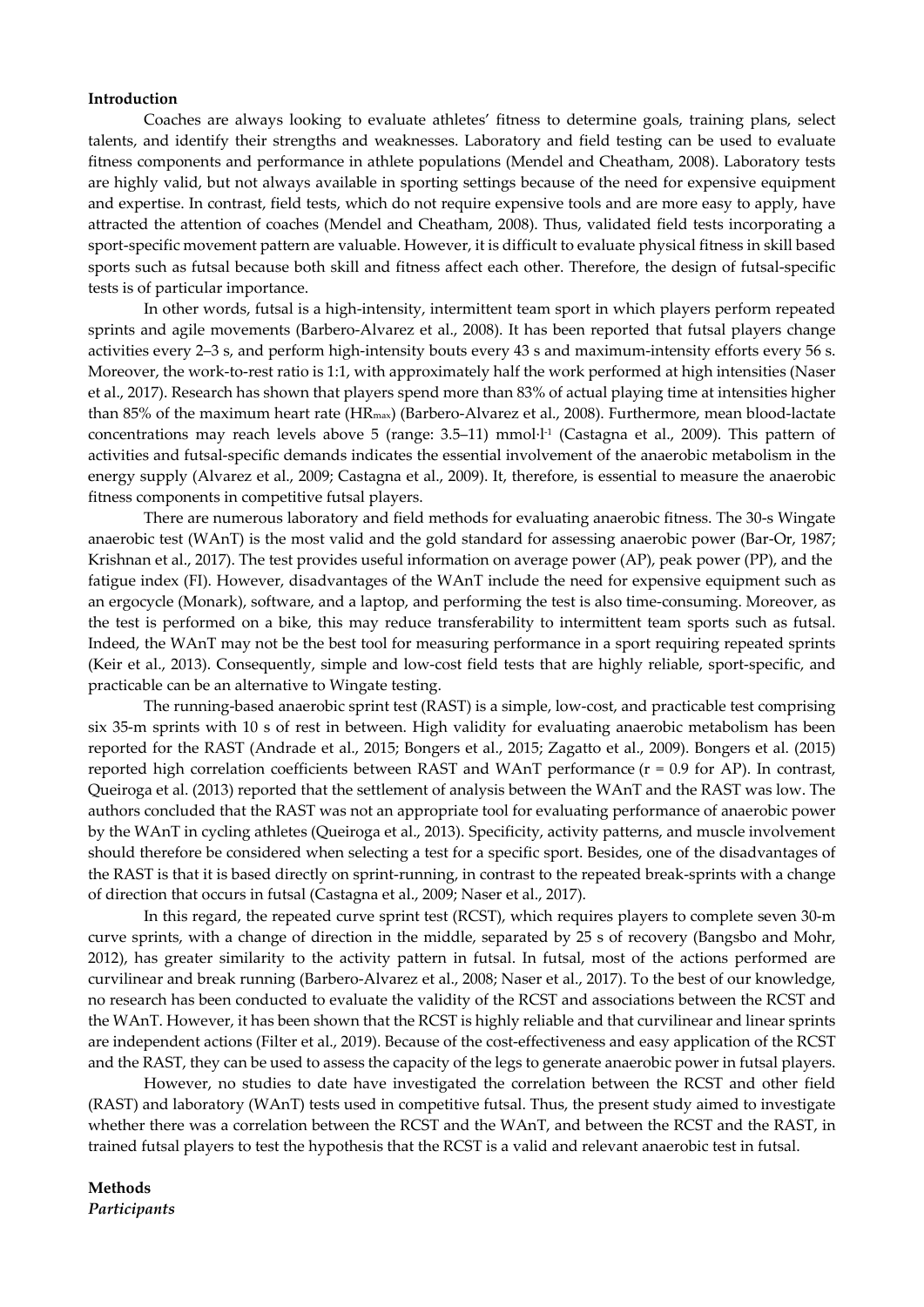Male players competing in the local futsal league in Iran were recruited. The inclusion criteria were: playing 3-5 years in the provincial league, practicing at least 5 times per week, and good physical health status without any injuries or muscle soreness. Fifteen players (age 20.7 ± 2.5 yrs; body mass 66.4 ± 7.4 kg; body height 177.3  $\pm$  6.4 cm; body fat content 12.1  $\pm$  3.9%; body mass index (BMI) 21.1  $\pm$  1.1 kg·m<sup>-2</sup>) met the inclusion criteria and voluntarily participated in the study. Players who sustained injuries during evaluations and did not participate in all tests were excluded. In the beginning, all participants and parents were informed of the benefits and possible risks of the study and signed a written informed consent form during the familiarization session. During this session, they also completed the general health and sports history questionnaires. This research was conducted in accordance with the Declaration of Helsinki and approved by the ethics committees of the Razi University.

## *Procedures*

One week before the intervention, participants attended the Razi University's lab and were instructed how to perform the tests (all participants were familiarised with all tests before the experimental procedures) and informed regarding the research schedule. During this session, body height and mass were measured by a standard stadiometer (Seca 213, Germany) and a calibrated digital scale (Seca 769, Japan), respectively. The BMI was calculated by dividing body mass by the square of body height. Body fat content (BF%) was assessed by taking 7-site skinfold measurements. The forchest, abdominal, thigh, triceps, subscapular, suprailiac and midaxillary skinfolds were measured (mm) by a caliper (JAMAR, USA), and then BF% was calculated by the formula of Jackson and Pollock (1978).

 $BF\% = 495/(1.112-(0.00043499\times X) + (0.00000055\times X^2) - (0.00028826\times Y)) - 450$ 

where  $X$  is the sum of 7-site skinfolds (mm) and  $Y$  is the age (years).

The study used a crossover design in which the 15 participants were divided equally into three groups (A, B, C), and each group performed one test per week. For example, group A performed the Wingate test while group B performed the RAST, and group C performed the RCST. In subsequent weeks, the groups performed a different test each time so that all participants completed all three tests. The tests were executed with a one-week interval at a specific time of day for each individual. Participants were instructed not to consume coffee, caffeine, alcohol, and ergogenic substances for 48 h before each test. A standardized 10-min warm-up incorporating jogging and stretching exercises was performed before each test. During the test, players were verbally encouraged to perform to their maximum ability. The tests were conducted in a room with average temperature of 23ºC and average relative humidity of 55%.

#### **Wingate anaerobic test (**WAnT**)**

Anaerobic indexes were measured by the WAnT on a Monark cycle (Model 894E, Monark, Sweden). The height of the seat was adjusted to the player's leg length such that when the pedal was at the bottom, the knee angle was 170˚ to 175˚. The workload was set equivalent to 7.5% of the individual participant's body mass. During the test, the participant sat down on the saddle while their feet were strapped in. Following a warm-up (4 min of cycling), players pedalled as fast as they could. Afterwards the load was applied and participant pedalled with maximum effort for 30 s while remaining seated according to previous instructions (Bar-Or, 1987).

# **Running-based anaerobic sprint test (RAST)**

The RAST was designed to evaluate an athlete's anaerobic performance in the field, and its validity and reliability have been established (Andrade et al., 2015). The test requires participants to undertake six 35 m sprints with 10 s of recovery between each sprint. Time is recorded by a photocell positioned at the start/finish lines. The power output for six sprints is calculated using the following formula (1): power = (body mass  $\times$  distance  $^{2}$ ) / time  $^{3}$  (equation 1)

From the six calculated power outputs, PP is the highest value, AP is the sum of all values divided by six, and MP is the minimum value. The fatigue index (FI) was calculated using equation 2 (Godwin et al., 2017):

$$
FI = \frac{(PP-MP)}{total\ time\ OF\ all\ sprints} (equation\ 2)
$$

# **Repeated curve sprint test (RCST)**

The RCST consisted of seven curve sprints with 25 s of recovery between each sprint. The path of the curve sprint is shown in Figure 1 (Bangsbo and Mohr, 2012). Time was recorded by photocells positioned at the start and finish lines. Power output and the FI for the seven sprints were calculated using equation 1 and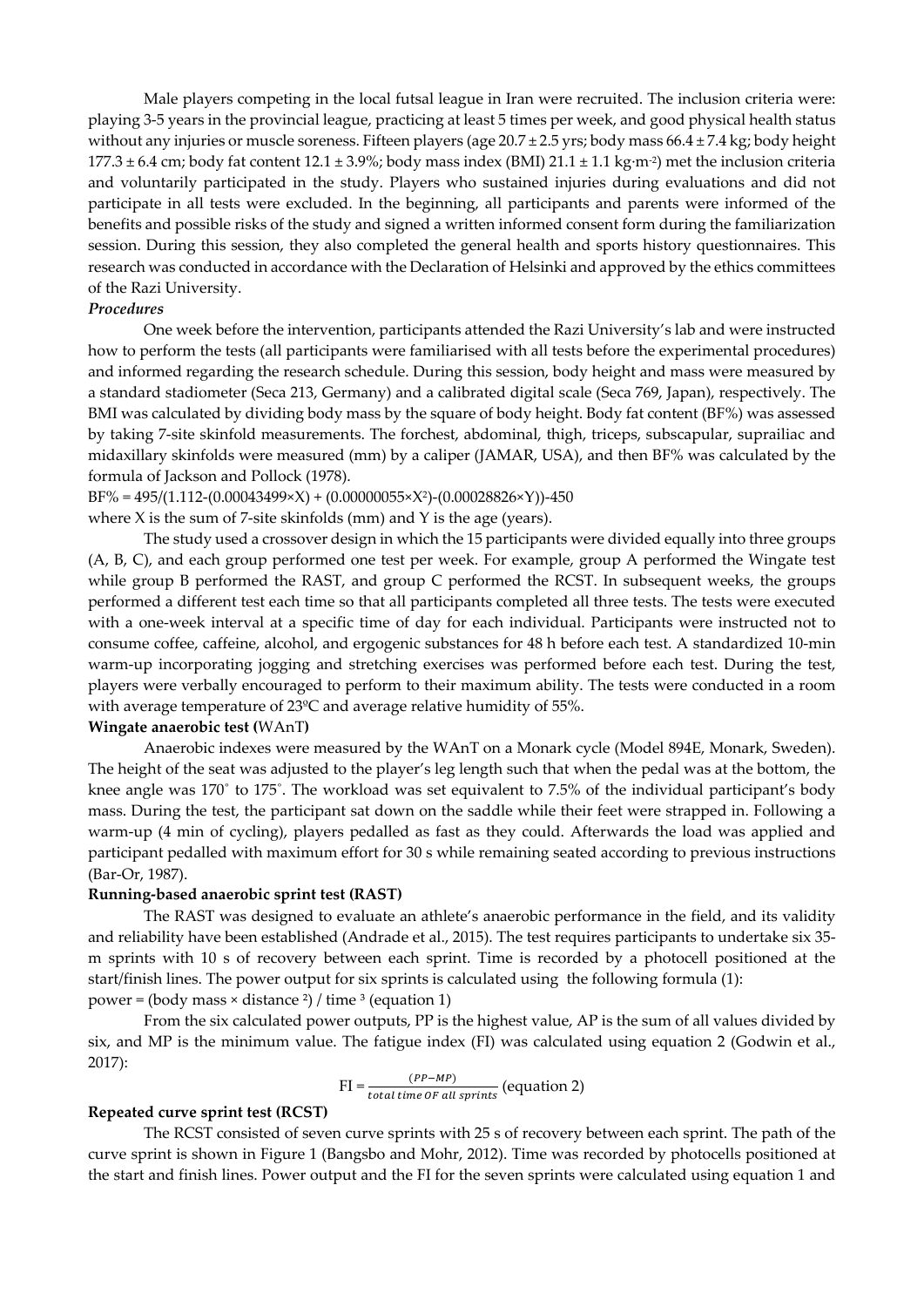equation 2, respectively. From the seven calculated power outputs, PP was the highest value and AP was the sum of all values divided by seven.

# **Blood lactate**

Capillary blood samples were obtained from the fingertip and analysed for lactate by a lactometer (Lactate Scout+, Cosmos Sirius, Germany). Blood samples were taken twice in each testing regime; at baseline, before the warm-up and 5 min after each test (Amani-Shalamzari et al., 2020).

# **Heart rate**

The heart rate was measured during all tests. Pacemaker (FT1, Polar, Finland) was fastened around the chest, and the data transmitted to the wrist receiver and downloaded to a computer.

# *Statistical analyses*

Statistical Package of Social Sciences (SPSS, IBM, v22) software was used to analyse the data. Data are presented as mean ± standard deviation (SD). To determine the magnitude and direction of the linear relationship between particular variables, bivariate Pearson's correlation coefficient (r), regression and paired t-tests were calculated and applied. Significance level of the correlations was set at *p* < 0.05.

## **Results**

Table 1 presents the mean (SD) of anaerobic indices and physiological variables following the Want, RAST and RCST. In respect of AP, there was a significant positive correlation between the RCST and the WAnT  $(t = 26.83, p = 0.001; r = 0.63, p = 0.012)$  and between the RCST and the RAST  $(t = 16.02, p = 0.001; r = 0.67, p = 0.001)$ 0.006) (Figure 2). In respect of PP, there was also a significant correlation between the RCST and the RAST ( $t =$ 20.43, *p* = 0.001; r = 0.71, *p* = 0.003), but not between the RCST and the WAnT (t = 19.77, *p* = 0.001; r = 0.26, *p* = 0.354). In addition, although the results of the paired t-test showed a significant relationship between the mean FI values of the RCST and the RAST (t = 2.27,  $p = 0.040$ ) and the RCST and the WAnT (t = 14.69,  $p = 0.001$ ), FI values calculated in the RCST did not correlate with those calculated in either the RAST ( $r = -0.44$ ,  $p = 0.100$ ) or the WAnT ( $r = -0.09$ ,  $p = 0.744$ ) (Figure 2).

The results of the paired sample t-test showed that there was a significant relationship between post-RCST heart rates and the WAnT (t = 5.19,  $p = 0.001$ ), but not the RAST (t = 0.17,  $p = 0.867$ ). However, post-RCST peak heart rates significantly correlated with those for the RAST ( $r = 0.77$ ,  $p = 0.001$ ) and the WAnT ( $r = 0.88 p$ ) = 0.001). In addition, there was a significant positive relationship between post-RCST blood-lactate concentrations and those for the WAnT ( $r = 0.54$ ,  $p = 0.039$ ) and the RAST ( $r = 0.58$ ,  $p = 0.025$ ) (Figure 3). However, the paired sample t-test indicated no significant releationship between the RCST ( $t = 2.07$ ,  $p = 0.058$ ) and RAST as well as the WAnT ( $t = 04$ ,  $p = 0.966$ ).

## **Discussion**

This study examined associations between the repeated curve speed test (RCST) and the laboratorybased Wingate anaerobic test (WAnT) and the running-based anaerobic sprint test (RAST), to determine the applicability of this field test as an alternative for evaluating anaerobic power in futsal players. The results demonstrated that there was a high inter-individual relationship between physiological variables in the RCST with both the WAnT and the RAST. Specifically, in respect of AP there were meaningful correlations between the RCST and the WAnT, and between the RCST and the RAST, though in respect of PP the correlations were not consistent. The FI values in the RCST did not correlate with those for the other two tests. The RCST therefore seems to be a valid test for measuring mean anaerobic power output in young male futsal players, but it may differ in specificity.

Previous findings show a significant relationship between the WAnT and the RAST in anaerobic variables such as PP ( $r = 046$ ) and AP ( $r = 0.53$ ) (Zagatto et al., 2009). Moreover, Bongers et al. (2015) reported a high correlation for AP during these two tests  $(r = 0.90)$ . It seems that these meaningful associations can be attributed to the approximately identical time and intensity of the two tests, which results in the involvement of similar energy systems (Bongers et al., 2015). For AP, our results showed a significant correlation between all three tests. Thus, the RCST appears to be a fairly valid test for measuring average anaerobic power output during a repeated sprint scenario with a change of direction.

In all tests, the load imposed on players increases towards the end of testing, as shown by physiological load data such as the heart rate. The anaerobic system is predominant in providing energy during the RAST (Milioni et al., 2017) and the WAnT (Smith and Hill, 1991), although no research has been conducted on energy supply during the RCST. Towards the end of testing in the last 5 s of the WAnT and in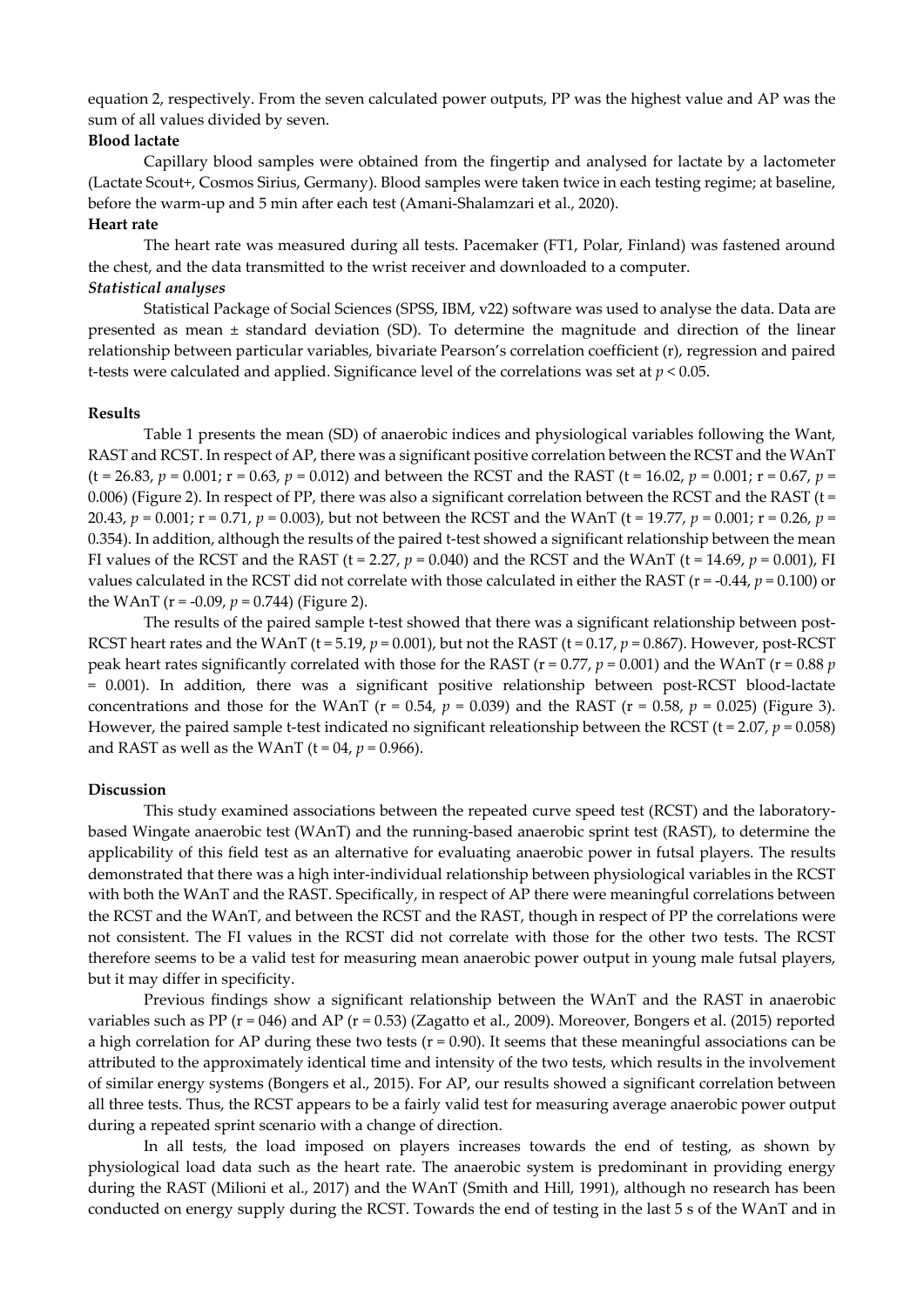the final repetitions of the two field tests (RAST and RCST) the aerobic system is likely to become the predominant energy contributor (Gaitanos et al., 1993; Milioni et al., 2017; Smith and Hill, 1991). For example, Gaitanos et al. (1993) examined energy production during  $10 \times 6$ -s maximal sprints with  $30 \text{ s}$  of recovery in between on a cycle ergometer. Biopsy samples taken from the vastus lateralis muscle before and after the first and last sprints, showed a considerable reduction in the contribution of the anaerobic metabolism and increased aerobic energy turnover during the final sprint (Gaitanos et al., 1993). The high correlation between the RAST and the RCST could be attributed to the comparable activity pattern and intermittent nature. The RCST can, therefore, be a valid test for measuring anaerobic power in a field setting in futsal.

 Although there was a correlation between the RCST and the RAST in respect of PP, no equivalent correlation was observed in the WAnT. The lack of relationship between the WAnT and the RCST could be attributed to the differences in the locomotion mode and muscle recruitment. The activity pattern in the WAnT comprises rotational velocity and progressive intensity over 30 s, whereas the RCST comprises linear velocity with acceleration and deceleration and interval activity with increased and decreased intensity. The same activity pattern could justify the observed significant correlation between the RCST and the RAST in respect of PP. Thus, the different movement patterns and active muscle mass may partly explain these findings.

The results showed no correlation between the FI values obtained in the RCST with those obtained in the RAST and the WAnT. Fatigue is a multifactorial phenomenon, and the type of exercise (intensity, duration, interval and continuous exercise, muscle mass involved) determines fatigue kinetics (Baker et al., 1993; Klapcinska et al., 2001; Liu et al., 2002). The differences in the calculation of FI values and the fatigue source of these tests may be a factor in these results (Klapcinska et al., 2001). The FI in the WAnT was obtained as the difference between power in the first and last 5 s during 30 s of continuous effort without recovery, while in the RCST and the RAST, the FI was obtained as the difference between the best and worst power values during intermitent efforts separated by 10 s of recovery between repetitions. The rest interval between repetitions in the RAST and the RCST results in a fact that a rapid loss of power does not occur. In contrast, the lack of a rest interval in the 30-s all-out effort leads to an increase in the difference between PP and AP, resulting in a higher FI in the WAnT. This is supported by Baker et al. (1993) who found a weak relationship between the FI during shuttle running and the WAnT. They stated that, due to the short breaks throughout the shuttles, the FI in the shuttle test was lower than in the WAnT. Also, the source of fatigue in continuous and interval efforts is likely to be different (Liu et al., 2002). Higher blood-lactate levels in the WAnT indicate a high glycolytic rate, which may induce acidosis in active myocytes, possibly contributing to fatigue development. In both field tests (RCST and RAST), blood-lactate levels are above the aerobic threshold, but significantly lower than in the WAnT. Moreover, studies have shown that blood-lactate concentrations overestimate muscle lactate levels during intense intermittent exercise (Krustrup et al., 2006), and the aerobic energy component is likely to be higher in the repeated sprint tests and the Wingate test (Krustrup et al., 2006; Smith and Hill, 1991). Thus, the rest interval between repetitions is an opportunity for the cardiovascular system to supply oxygen for regenerating energy in working muscles (Gaitanos et al., 1993); moreover, the aerobic system could be a remarkable factor at the end of the test, and it would be involved in modifying lactate production. In a study by Mohr et al. (2007), the physiological responses of two different intense exercises were compared (repeated 6-s sprints and 30-s near-maximal runs corresponding to 130% of VO2max). Both exercise protocols resulted in a significant increase in the HR, greater accumulation of muscle lactate and a decrease in muscle pH, though markedly more pronounced in the 30-s group (Mohr et al., 2007), which is likely to be the same difference between the Wingate and repeated sprint tests seen in the present study. Collectively, the repeated sprint tests may reflect to a higher degree the physiological demands and fatiguing mechanisms of a futsal game. Furthermore, the RCST may to a higher degree than the RAST, mimic the movement pattern in futsal with the incorporation of the directional change.

We acknowledge that there are several limitations of this study. Firstly, the sample size was relatively small, although with the crossover-design the 15 participants executed three interventions in random order, which is a strength. Secondly, pre-test nutrition may have affected the results. Participants were asked not to ingest any ergogenic substances and to consume their normal diet and not to ingest food for at least 3–4 hours before the tests, but this was not controlled. Lastly, the psychological state may also have had an impact on the test results which could not be controlled by the researcher. However, all participants were encouraged to do their best and the tests were performed under conditions as standardised as possible.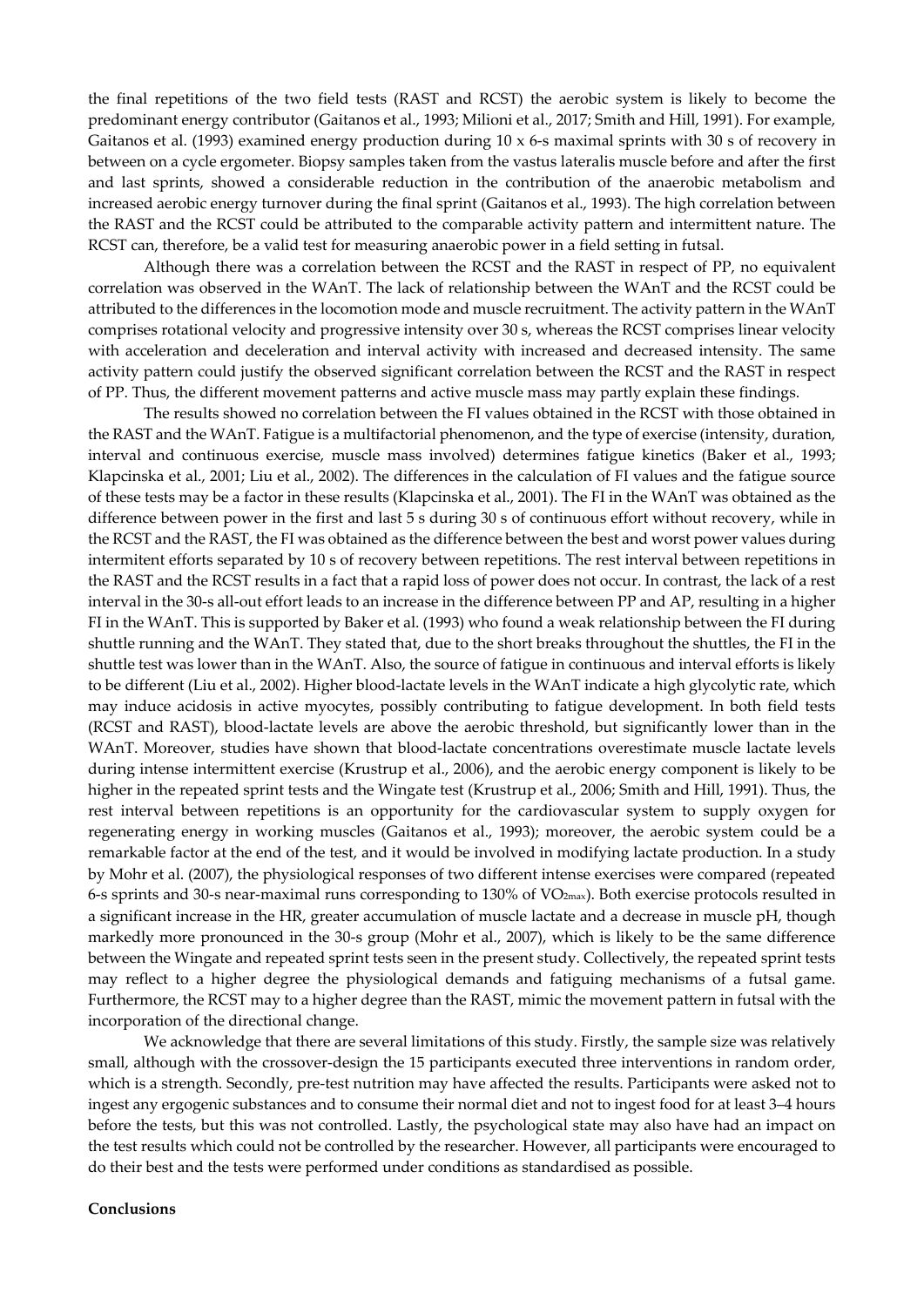In conclusion, the RCST which involves curve sprints specific to futsal movements appears to be a valid alternative of high practicality for measuring anaerobic power and high-intensity intermittent exercise performance in competitive futsal and similar team sports.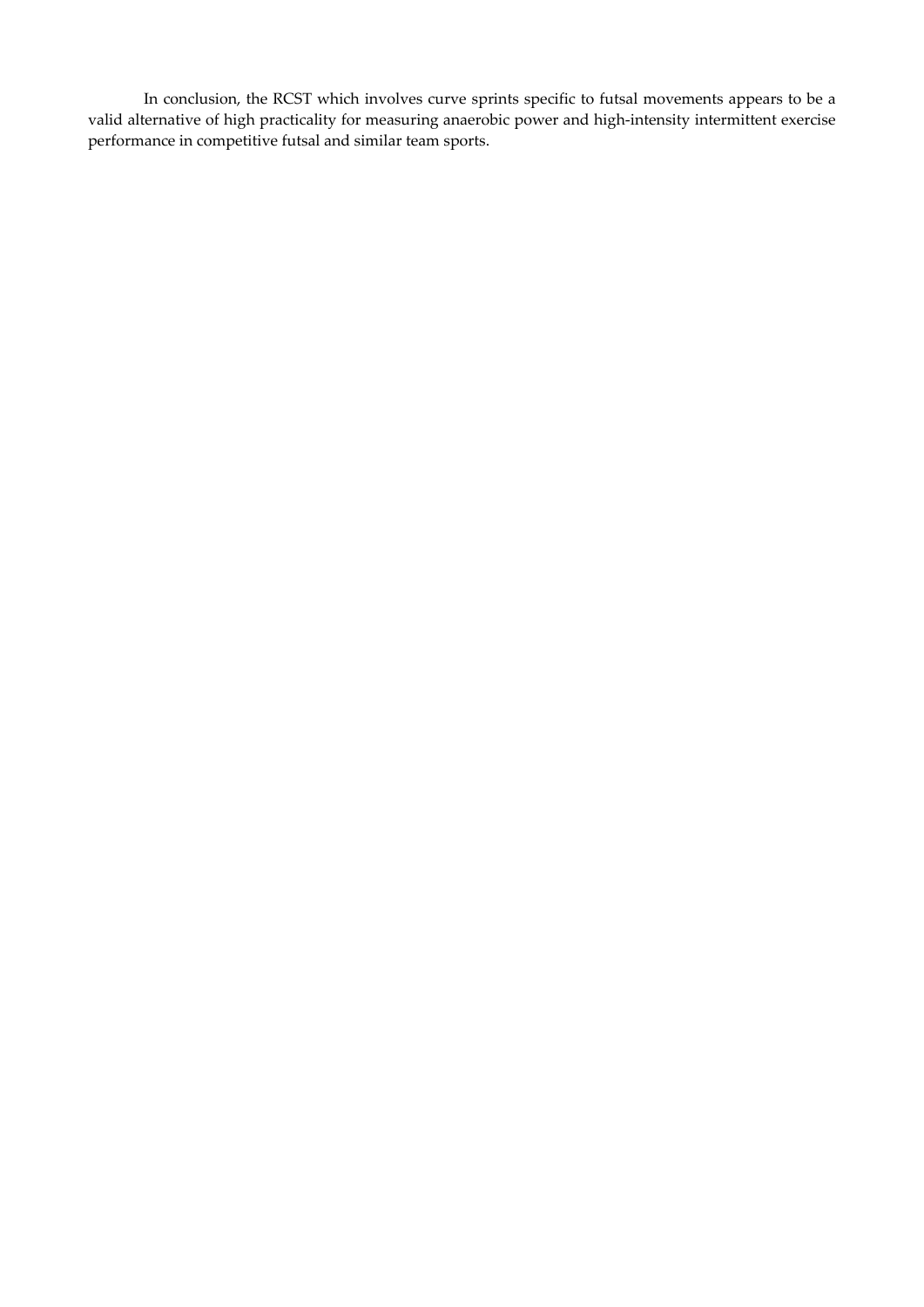## **References**

- Alvarez, J. C., D'Ottavio, S., Vera, J. G., Castagna, C. (2009). Aerobic fitness in futsal players of different competitive level. *J Strength Cond Res*, *23*(7), 2163-2166. https://doi.org/10.1519/JSC.0b013e3181b7f8ad
- Amani-Shalamzari, S., Sarikhani, A., Paton, C., Rajabi, H., Bayati, M., Nikolaidis, P. T., Knechtle, B. (2020). Occlusion Training During Specific Futsal Training Improves Aspects of Physiological and Physical Performance. *J Sports Sci Med*, *19*(2), 374-382.
- Andrade, V., Zagatto, A., Kalva-Filho, C., Mendes, O., Gobatto, C., Campos, E., Papoti, M. (2015). Runningbased anaerobic sprint test as a procedure to evaluate anaerobic power. *Int. J. Sports Med, 36*(14), 1156- 1162.
- Baker, J., Ramsbottom, R., Hazeldine, R. (1993). Maximal shuttle running over 40 m as a measure of anaerobic performance. *Br. J. sports med, 27*, 228-232. https://doi.org/10.1136/bjsm.27.4.228
- Bangsbo, J., Mohr, M. (2012). Fitness Testing in Football: fitness training in Soccer II. *Bangsbosport*.
- Bar-Or, O. (1987). The Wingate anaerobic test. An update on methodology, reliability and validity. *Sports Med*, *4*(6), 381-394. https://doi.org/10.2165/00007256-198704060-00001
- Barbero-Alvarez, J. C., Soto, V. M., Barbero-Alvarez, V., Granda-Vera, J. (2008). Match analysis and heart rate of futsal players during competition. *J Sports Sci*, *26*(1), 63-73. https://doi.org/10.1080/02640410701287289
- Bongers, B. C., Werkman, M. S., Blokland, D., Eijsermans, M. J., van der Torre, P., Bartels, B., Verschuren, O., Takken, T. (2015). Validity of the pediatric running-based anaerobic sprint test to determine anaerobic performance in healthy children. *Pediatr.Exerc.sci*, *27*(2), 268-276.
- Castagna, C., D'Ottavio, S., Granda Vera, J., Barbero Alvarez, J. C. (2009). Match demands of professional Futsal: a case study. *J Sci Med Sport*, *12*(4), 490-494. https://doi.org/10.1016/j.jsams.2008.02.001
- Filter, A., Olivares, J., Santalla, A., Nakamura, F. Y., Loturco, I., Requena, B. (2019). New curve sprint test for soccer players: Reliability and relationship with linear sprint. *J Sports Sci*, 1-6. https://doi.org/10.1080/02640414.2019.1677391
- Gaitanos, G. C., Williams, C., Boobis, L. H., Brooks, S. (1993). Human muscle metabolism during intermittent maximal exercise. *J Appl Physiol (1985)*, *75*(2), 712-719. https://doi.org/10.1152/jappl.1993.75.2.712
- Godwin, C., Cook, M. D., Willems, M. E. T. (2017). Effect of New Zealand Blackcurrant Extract on Performance during the Running Based Anaerobic Sprint Test in Trained Youth and Recreationally Active Male Football Players. *Sports (Basel)*, *5*(3). https://doi.org/10.3390/sports5030069
- Jackson, A. S., Pollock, M. L. (1978). Generalized equations for predicting body density of men. *Br J Nutr*, *40*(3), 497-504. https://doi.org/10.1079/bjn19780152
- Keir, D. A., Thériault, F., Serresse, O. (2013). Evaluation of the Running-Based Anaerobic Sprint Test as a Measure of Repeated Sprint Ability in Collegiate-Level Soccer Players. . . *J Strength Cond Res*, *27*(6), 1671-1678. https://doi.org/10.1519/JSC.0b013e31827367ba
- Klapcinska, B., Iskra, J., Poprzecki, S., Grzesiok, K. (2001). The effects of sprint (300 m) running on plasma lactate, uric acid, creatine kinase and lactate dehydrogenase in competitive hurdlers and untrained men. *J Sports Med Phys Fitness*, *41*(3), 306-311.
- Krishnan, A., Sharma, D., Bhatt, M., Dixit, A., Pradeep, P. (2017). Comparison between Standing Broad Jump test and Wingate test for assessing lower limb anaerobic power in elite sportsmen. *Med J Armed Forces India*, *73*(2), 140-145. https://doi.org/10.1016/j.mjafi.2016.11.003
- Krustrup, P., Mohr, M., Nybo, L., Jensen, J. M., Nielsen, J. J., Bangsbo, J. (2006). The Yo-Yo IR2 test: physiological response, reliability, and application to elite soccer. *Med Sci Sports Exerc*, *38*(9), 1666- 1673. https://doi.org/10.1249/01.mss.0000227538.20799.08
- Liu, J. Z., Brown, R. W., Yue, G. H. (2002). A Dynamical Model of Muscle Activation, Fatigue, and Recovery. *Biophys. J*, *82*(5), 2344-2359. https://doi.org/https://doi.org/10.1016/S0006-3495(02)75580-X
- Mendel, R. W., Cheatham, C. C. (2008). Laboratory and field techniques for measuring performance. *Essentials of Sports Nutrition and Supplements* (pp. 159-182). Springer.
- Milioni, F., Zagatto, A. M., Barbieri, R. A., Andrade, V. L., Dos Santos, J. W., Gobatto, C. A., da Silva, A.S, Santiago, P.R., Papoti, M. (2017). Energy Systems Contribution in the Running-based Anaerobic Sprint Test. *Int J Sports Med*, *38*(3), 226-232. https://doi.org/10.1055/s-0042-117722
- Mohr, M., Krustrup, P., Nielsen, J. J., Nybo, L., Rasmussen, M. K., Juel, C., Bangsbo, J. (2007). Effect of two different intense training regimens on skeletal muscle ion transport proteins and fatigue development. *Am.J.Physiol.Regul.Integr.Comp.Physiol*, *292*(4), R1594-R1602.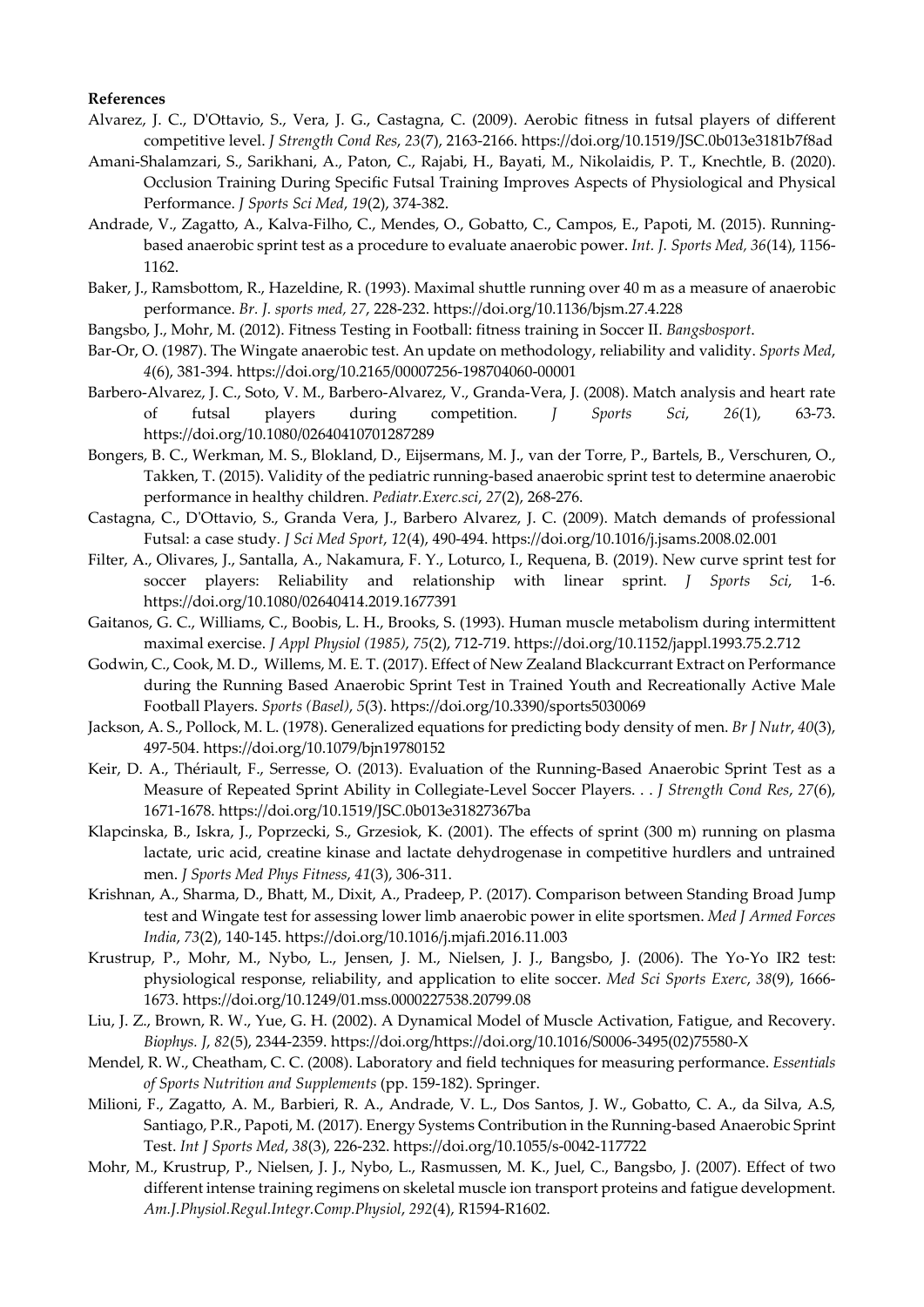- Naser, N., Ajmol, A., Paul, M. (2017). Physical and physiological demands of futsal. *J.Exerc.Sci. Fit*, *15*(2), 76- 80.
- Queiroga, M. R., Cavazzotto, T. G., Katayama, K. Y., Portela, B. S., Tartaruga, M. P., Ferreira, S. A. (2013). Validity of the RAST for evaluating anaerobic power performance as compared to Wingate test in cycling athletes. *Mot.,Rev.Educ.Fís*, *19*(4), 696-702.
- Smith, J. C., Hill, D. W. (1991). Contribution of energy systems during a Wingate power test. *Br.J.sports med*, *25*(4), 196-199. https://doi.org/10.1136/bjsm.25.4.196
- Zagatto, A. M., Beck, W. R., Gobatto, C. A. (2009). Validity of the running anaerobic sprint test for assessing anaerobic power and predicting short-distance performances. *J Strength Cond Res*, *23*(6), 1820-1827. https://doi.org/10.1519/JSC.0b013e3181b3df32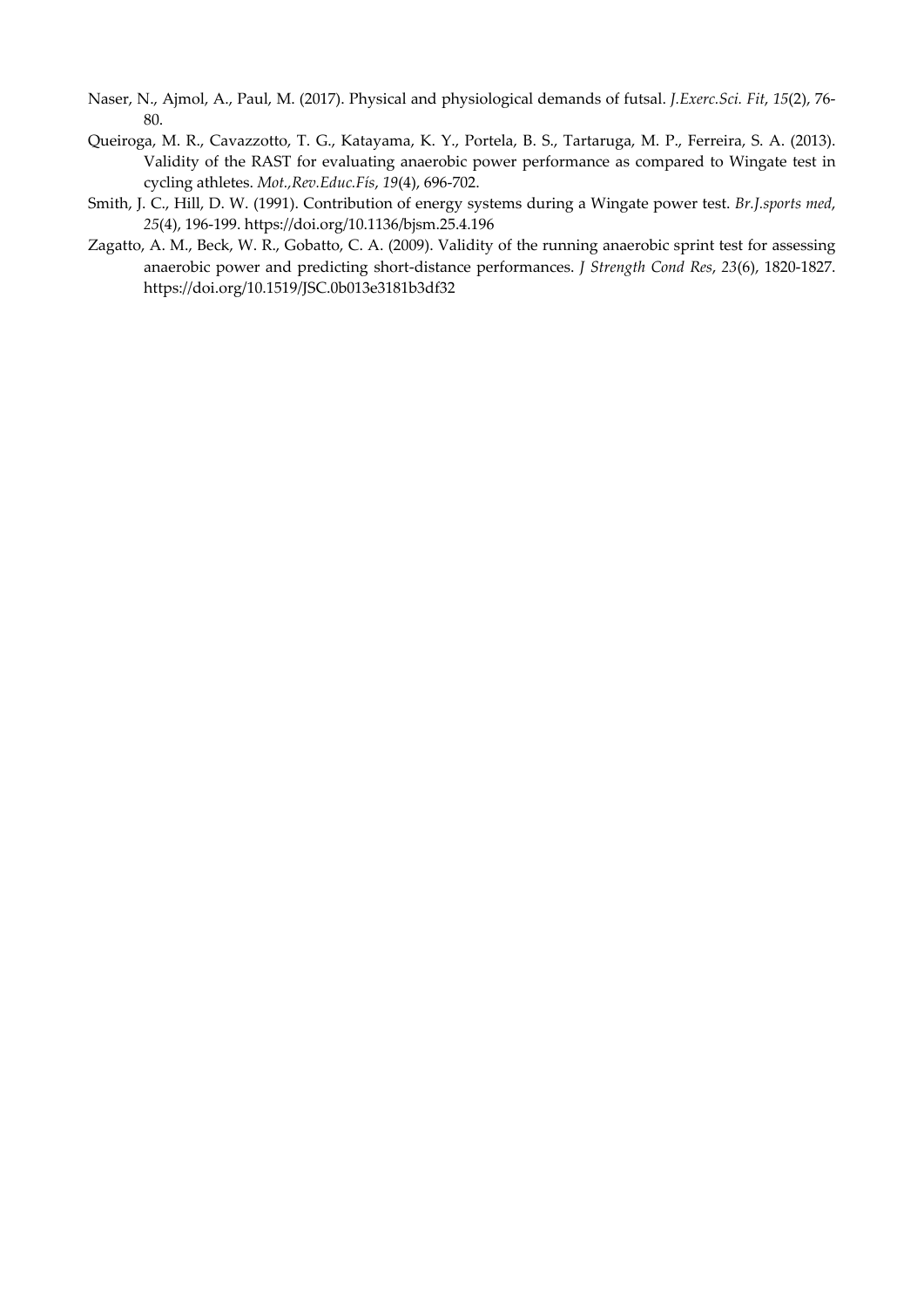Table 1: Mean (SD) of selected variables.

|             | Peak power<br>(w/kg) | Average<br>power (w/kg) | Fatigue index<br>(A.U) | Heart rate<br>(beat/min) | <b>Blood lactate</b><br>(mmol/L) |
|-------------|----------------------|-------------------------|------------------------|--------------------------|----------------------------------|
| WAnT        | $699.6 \pm 92.9$     | $531.9 \pm 61.5$        | $51.9 \pm 9.5$         | $179.4 \pm 12.9$         | $10.2 \pm 1.8$                   |
| <b>RAST</b> | $635.6 \pm 102.2$    | $502.6 \pm 93.7$        | $6.8 \pm 1.7$          | $187.8 \pm 11.8$         | $11.4 \pm 1.7$                   |
| <b>RCST</b> | $228.6 \pm 45.0$     | $199.6 \pm 40.1$        | $102 + 47$             | $188.1 \pm 9.5$          | $10.2 \pm 2.8$                   |

WAnT: Wingate anaerobic test. RAST: running-based anaerobic sprint test. RCST: repeated curve sprint test.



Figure 1. Repeated curve sprint test (RCST) (Bangsbo and Mohr, 2012)